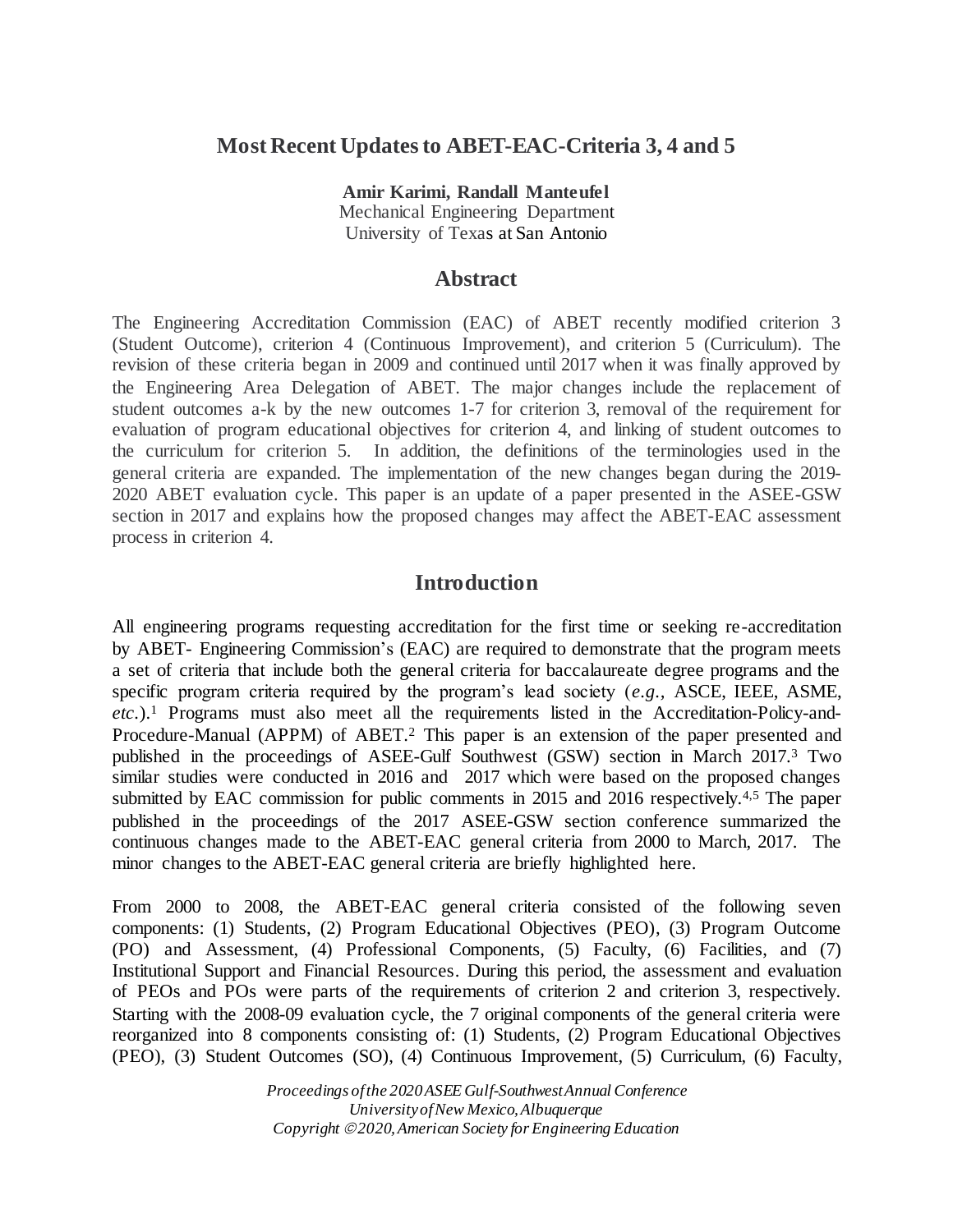(7) Facilities, and (8) Institutional Support.<sup>4</sup> The title of Program Outcomes and Professional Components were changed into Student Outcomes (SO) and Curriculum, respectively. The requirements for evaluation of PEOs and POs were removed from criteria 2 and 3 and became a part of the requirement of a new component, Criterion 4-Contineous Improvement. Starting with the 2012-13 evaluation cycle, the requirement of evaluation of PEOs was removed from Criterion 4-Continuous Improvement. Programs were no longer had to evaluate PEOs, but still had to periodically review PEOs to ensure that they remain consistent with the institutional mission, the program's constituents' needs, and the EAC's general criteria.

# **Revision of Criterion 3 and Criterion 5**

In 2009, EAC appointed a task force to start the process of revising Criterion 3. Main motivation for the revision was that very few changes had been made to student outcomes (a-k) since 2000.<sup>6</sup> There was a question whether the SOs a-k were still meeting the original intent. In addition, most citations of shortcomings during the accreditation of programs were related to the assessment of student outcomes. After an exhausting reviewing process that included receiving feedback from appropriate constituencies, the task force identified 75 potential attributes to be considered for the revised list of student outcomes. The potential attributes were grouped into five (5) categories identified as: technical, business, communication, professionalism, and individual skills. During this process it was realized that student outcomes should be tied to criterion 5-Curriculum, hence requiring revision of that criterion also. The EAC Criterion Committee prepared draft versions of revised criterion 3 and criterion 5, which were presented to EAC during the summer commission meeting in July 2014. The EAC members suggested some changes to the draft version and recommended that the committee seek additional comments from the deans, faculty members of engineering programs, and industry. Between July 2014 and May 2015, ABET solicited input from engineering societies, deans, faculty, and industry. Based on the input received, the EAC Criteria Committee made changes to the 2014 draft version of criteria 3 and 5. The updated proposed Criterion 3 and Criterion 5 were presented to EAC again during the summer commission meeting in the July 2015 for approval. After a long discussion, it was decided to table the proposal and place it for public viewing for an additional year. The proposed changes were posted on ABET website for public review and comments with a deadline of June 30, 2016. During the additional period, the engineering educational communities provided many valuable comments for improving the proposed changes. For example during the 2016 ASEE National conference in New Orleans, a town hall meeting was held to discuss the proposed changes to ABET criteria 3 and 5. An ASEE feedback committee had earlier compiled members' input and had posted those comments on the ASEE website.<sup>5, 7</sup> After a short panel presentation by ASEE feedback committee; breakout sessions were formed to discuss the specific areas of interest related to the proposed changes to ABET criteria 3 and 5. Based on the results of the discussion at the town hall meeting, the ASEE feedback committee created a document called "Summary of ASEE Member Views on Proposed Changes to ABET Engineering Accreditation Standards." The document was submitted to ABET-EAC Criteria Committee for consideration.

During 2015-16 public review, the EAC-Criteria Committee received approximately 250 inputs from the public. Based on the inputs received, the committee revised the proposed new Criterion 3 and Criterion 5 and presented them to EAC commissioners during the EAC's summer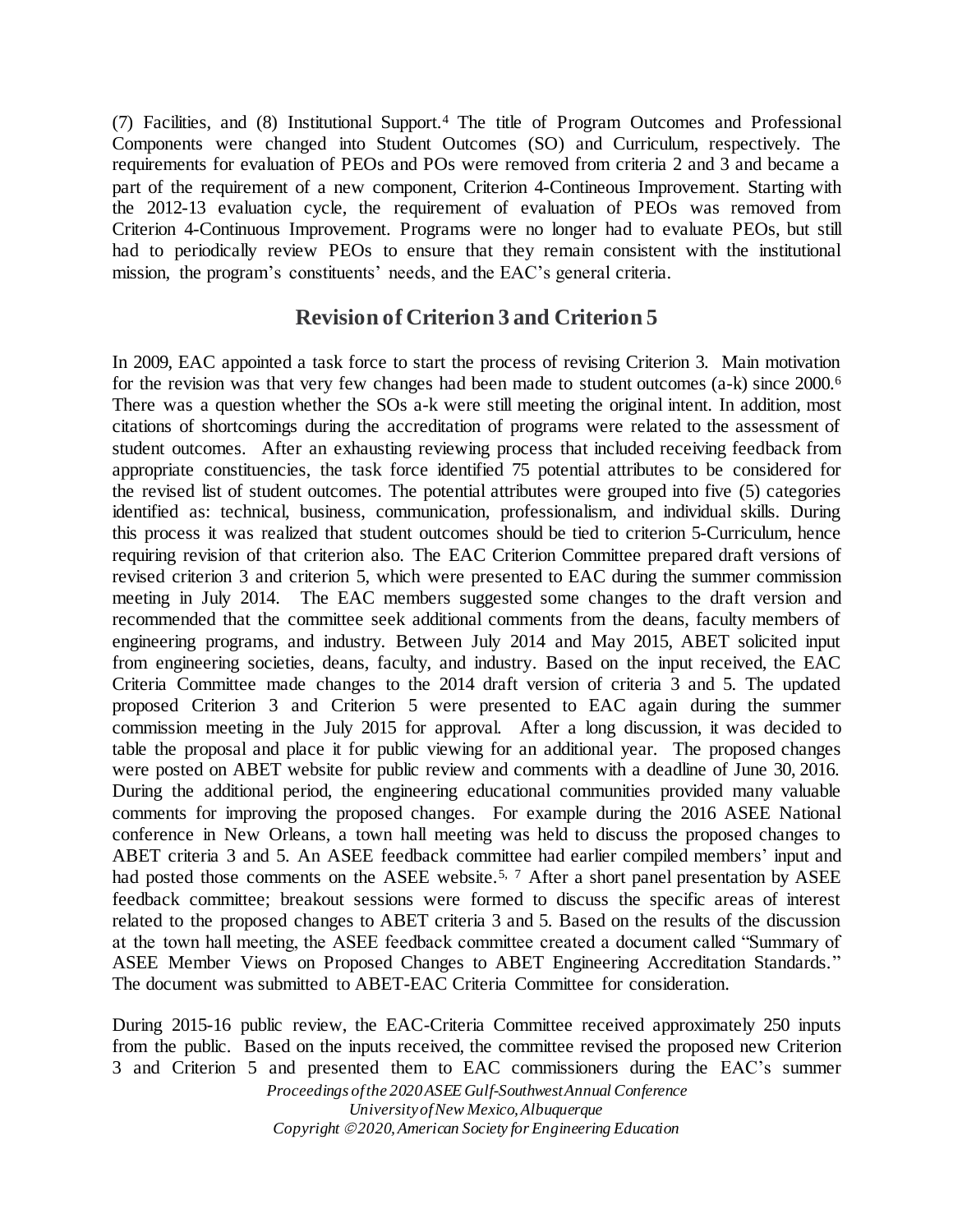commission meeting July 2016. After some discussions, few additional changes were made to the proposal. The EAC commission then voted and approved the proposed new criterion 3 and criterion 5 called the "first reading" of these criteria. However, EAC members recommended that the first reading be placed for public review and comments for one more year.

# **2016 First Reading Proposaland 2017 Final Approval of Criterion 3 and Criterion 5**

The first reading of the proposed criterion 3 and criterion 5 was submitted to ABET Engineering Area Delegation (EAD), which has the final approval authority for the approval of proposed changes. The EAC had recommended that the delegation consider another year of public review and comment to ensure all constituents have ample opportunity to consider these latest modifications, and provide any additional comments. The EAD had the following three options: i) approve the proposed criteria as written and implement, ii) delay final approval for one year and seek additional public comment, as recommended by the commission, or iii) reject the proposal. At the end of October 2016, the EAD placed the first reading for public review and comments. After a year of public review of the 2016 first Reading and receiving additional comments, the EAD approved the major parts of the 2016 first reading with minor modifications and additions on October 20 2017. The following sections highlight the new definitions added to the general criteria and changes to Criteria 3 and 5 and explain how these changes might affect the engineering programs.

A new document showing the side by side mapping of the introduction section, definitions, criterion 3, and criterion 5 of the language of the EAC general criteria used for 2018-19 accreditation cycles onto the new language was approved by the EAD became available. The implementation of new changes was scheduled for the 2019-2020 accreditation cycle.<sup>8</sup> The following paragraphs show similar mappings and highlight any changes made to the 2016 first reading during the final approval process.

The first part of the changes to the general criteria deals with definitions. The definitions listed in the new general criteria consist of three categories: those that exited with no changes, those that existed before, but the language is changed in the new general criteria, and those that did not exist before, but added in the new general criteria.

The following definitions exited in previous EAC general criterion applicable to 2017-18 and 2018-19 accreditation cycles with no change of terminology in the new general criteria.

- **Program Educational Objectives-**Program educational objectives are broad statements that describe what graduates are expected to attain within a few years of graduation. Program educational objectives are based on the needs of the program's constituencies.
- **Student Outcomes** Student outcomes describe what students are expected to know and be able to do by the time of graduation. These relate to the skills, knowledge, and behaviors that students acquire as they progress through the program.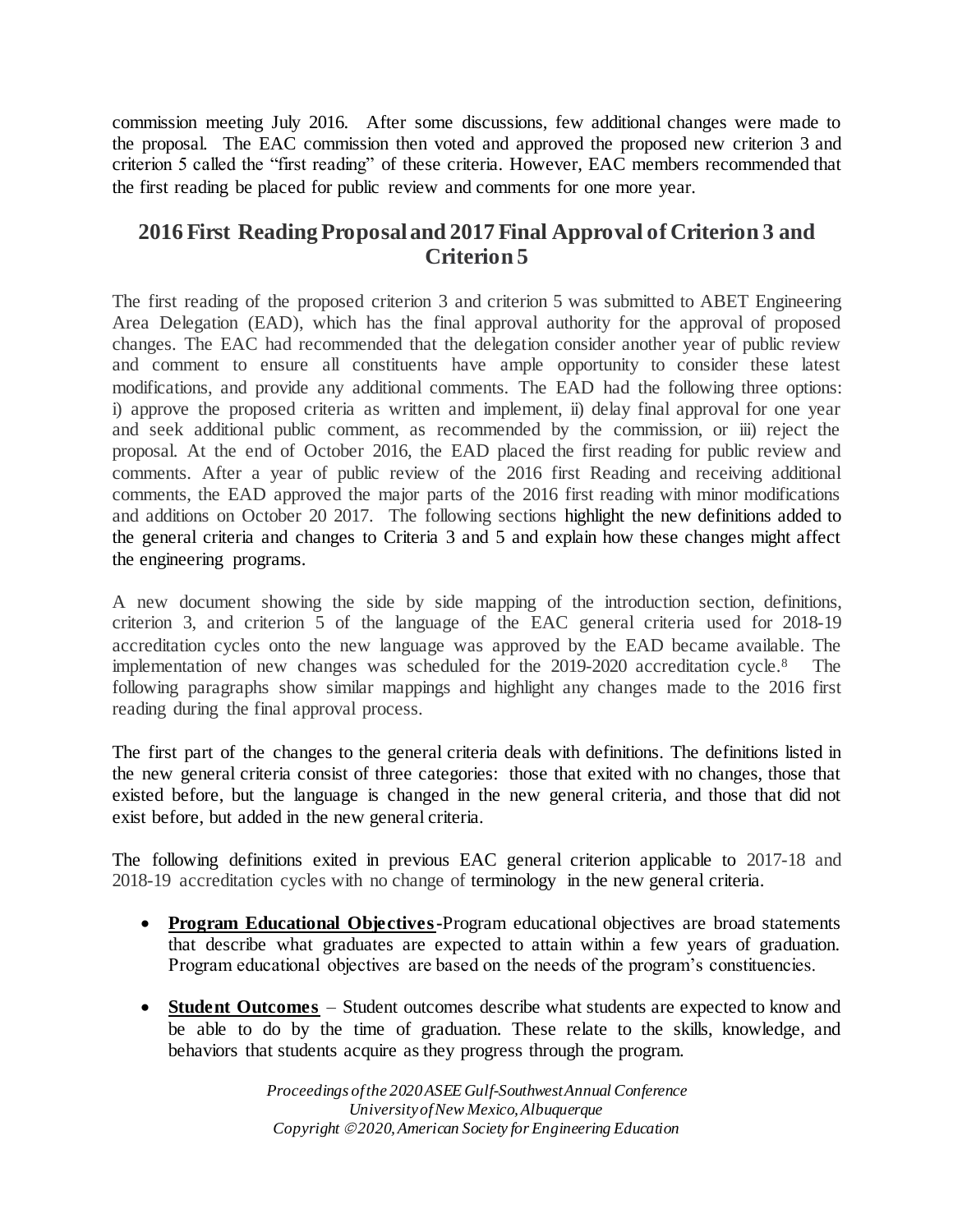- **Assessment** Assessment is one or more processes that identify, collect, and prepare data to evaluate the attainment of student outcomes. Effective assessment uses relevant direct, indirect, quantitative and qualitative measures as appropriate to the outcome being measured. Appropriate sampling methods may be used as part of an assessment process.
- **Evaluation** Evaluation is one or more processes for interpreting the data and evidence accumulated through assessment processes. Evaluation determines the extent to which student outcomes are being attained. Evaluation results in decisions and actions regarding program improvement.

Tables 1 through 6 compare the changes in terminologies related to criterion 5. They compare the definitions used during the 2017-18 and 2018-19 accreditation cycles with those implemented during the 2019-20 accreditation cycles. They list also include new definitions that did not exist in the general criteria for the previous accreditation cycles. The tables also highlight any changes occurred from the 2016 first reading proposal until the final approval in October 2017.

|  |  |  | Table. 1 Mapping of the definition for Basic Science |  |
|--|--|--|------------------------------------------------------|--|
|--|--|--|------------------------------------------------------|--|

| <b>Basic Science</b>                                    |                                                                                                             |  |  |
|---------------------------------------------------------|-------------------------------------------------------------------------------------------------------------|--|--|
| <b>EAC Criteria effective in</b><br>2017-18 and 2018-19 | 2016 first reading proposal and approved by EAC without<br>any changes. Applicable beginning in the 2019-20 |  |  |
| accreditation cycles                                    | accreditation cycle                                                                                         |  |  |
| Imbedded in Criterion 5: Basic                          | Basic sciences are disciplines focused on knowledge or                                                      |  |  |
| sciences are defined as                                 | understanding of the fundamental aspects of natural                                                         |  |  |
| biological, chemical, and                               | phenomena. Basic sciences consist of chemistry, physics, and                                                |  |  |
| physical sciences.                                      | other natural sciences including life, earth, and space sciences.                                           |  |  |

Table 2. New definition for College Level Mathematics

| <b>College-Level Mathematics</b> |                                                                   |  |  |
|----------------------------------|-------------------------------------------------------------------|--|--|
| <b>EAC Criteria effective in</b> | 2016 first reading proposal and approved by EAC without           |  |  |
| 2017-18 and 2018-19              | any changes. Applicable beginning in the 2019-20                  |  |  |
| accreditation cycles             | accreditation cycle                                               |  |  |
| Not explicitly defined, but it   | College-level mathematics consists of mathematics that            |  |  |
| was understood that it must be   | requires a degree of mathematical sophistication at least         |  |  |
| above pre-calculus               | equivalent to that of introductory calculus. For illustrative     |  |  |
|                                  | purposes, some examples of college-level mathematics include      |  |  |
|                                  | calculus, differential equations, probability, statistics, linear |  |  |
|                                  | algebra, and discrete mathematics                                 |  |  |

Table 3. New definition for Complex Engineering problem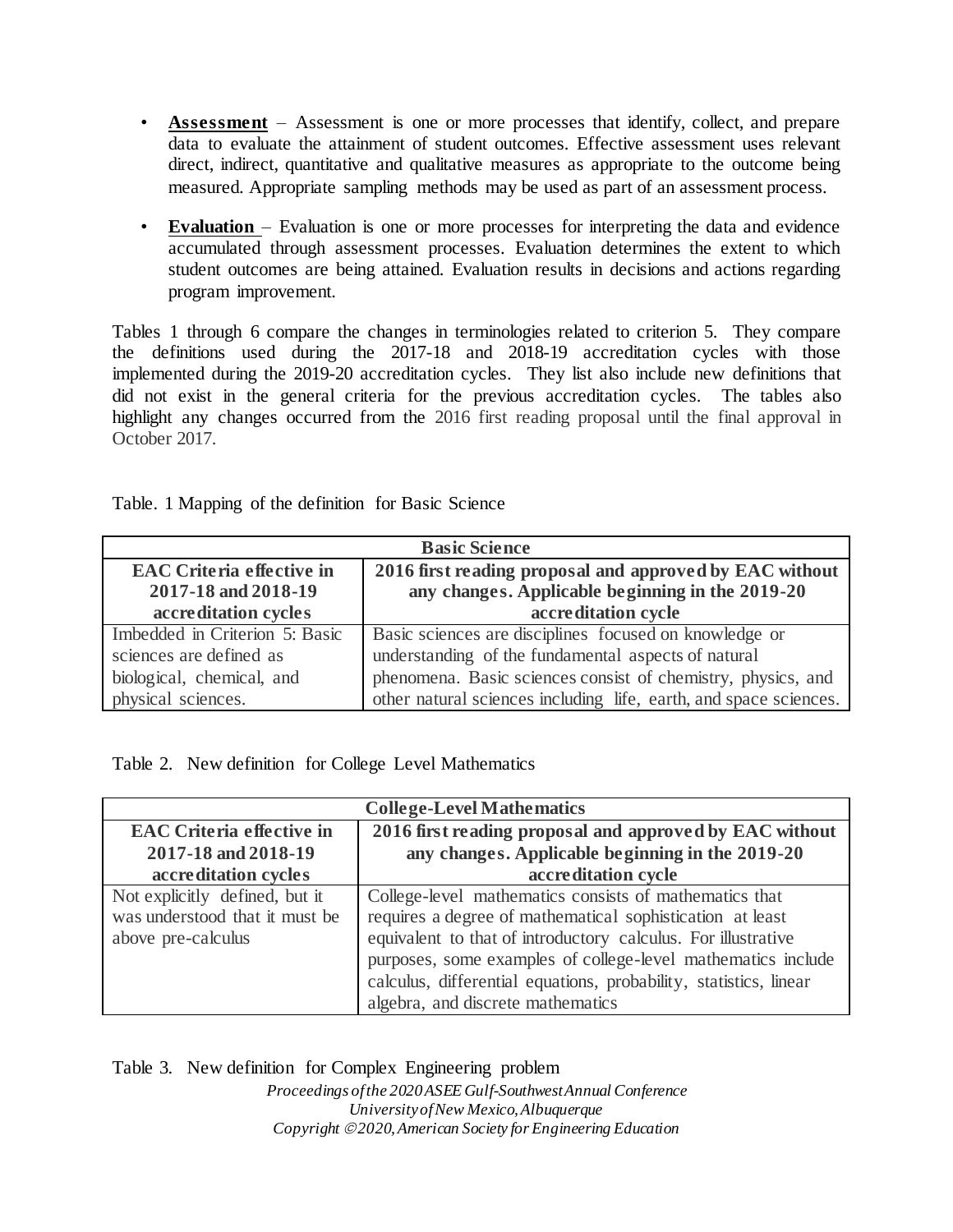| <b>College-Level Mathematics</b>                 |                                                                   |  |  |
|--------------------------------------------------|-------------------------------------------------------------------|--|--|
| <b>EAC Criteria effective in</b>                 | Added after 2016 first reading proposal. Applicable beginning     |  |  |
| 2017-18 and 2018-19                              | in the 2019-20 accreditation cycle                                |  |  |
| accreditation cycles and                         |                                                                   |  |  |
| 2016 first reading proposal                      |                                                                   |  |  |
| Not defined.                                     | Complex engineering problems include one or more of the           |  |  |
|                                                  | following characteristics: involving wide-ranging or conflicting  |  |  |
|                                                  | technical issues, having no obvious solution, addressing problems |  |  |
|                                                  | not encompassed by current standards and codes, involving         |  |  |
|                                                  | diverse groups of stakeholders, including many component parts    |  |  |
|                                                  | or sub-problems, involving multiple disciplines, or having        |  |  |
| significant consequences in a range of contexts. |                                                                   |  |  |

Table 4. Mapping of definition for Engineering Science

| <b>Engineering Science</b>                     |                                                |  |  |
|------------------------------------------------|------------------------------------------------|--|--|
| EAC Criteria effective in 2017-18 and 2018-    | 2016 first reading proposal and approved by    |  |  |
| 19 accreditation cycles                        | <b>EAC</b> without any change. Applicable      |  |  |
|                                                | beginning in the 2019-20 accreditation cycle   |  |  |
| Imbedded in Criterion 5: The engineering       | Engineering sciences are based on mathematics  |  |  |
| sciences have their roots in mathematics and   | and basic sciences but carry knowledge further |  |  |
| basic sciences but carry knowledge further     | toward creative application needed to solve    |  |  |
| toward creative application. These studies     | engineering problems. These studies provide a  |  |  |
| provide a bridge between mathematics and       | bridge between mathematics and basic sciences  |  |  |
| basic sciences on the one hand and engineering | on the one hand and engineering practice on    |  |  |
| practice on the other.                         | the other.                                     |  |  |

Table 5. Comparison of definition for Engineering Design

| <b>Engineering Design</b>                |                                                                  |  |  |
|------------------------------------------|------------------------------------------------------------------|--|--|
| <b>EAC Criteria effective in 2017-18</b> | 2016 first reading proposal and approved by EAC with             |  |  |
| and 2018-19 accreditation cycles         | minor changes (underlined). Applicable beginning in              |  |  |
|                                          | the 2019-20 accreditation cycle                                  |  |  |
| Imbedded in Criteria 3 and 5:            | Engineering design is the process of devising a system,          |  |  |
| Criterion 3.  within realistic           | component, or process to meet desired needs and                  |  |  |
| constraints such as economic,            | specifications within constraints. It is an iterative, creative, |  |  |
| environmental, social, political,        | decision-making process in which the basic sciences,             |  |  |
| ethical, health and safety,              | mathematics, and engineering sciences are applied to             |  |  |
| manufacturability, and                   | convert resources into solutions. The process Engineering        |  |  |
| sustainability                           | design involves identifying opportunities, developing            |  |  |
| Criterion 5: Engineering design is       | requirements, performing analysis and synthesis,                 |  |  |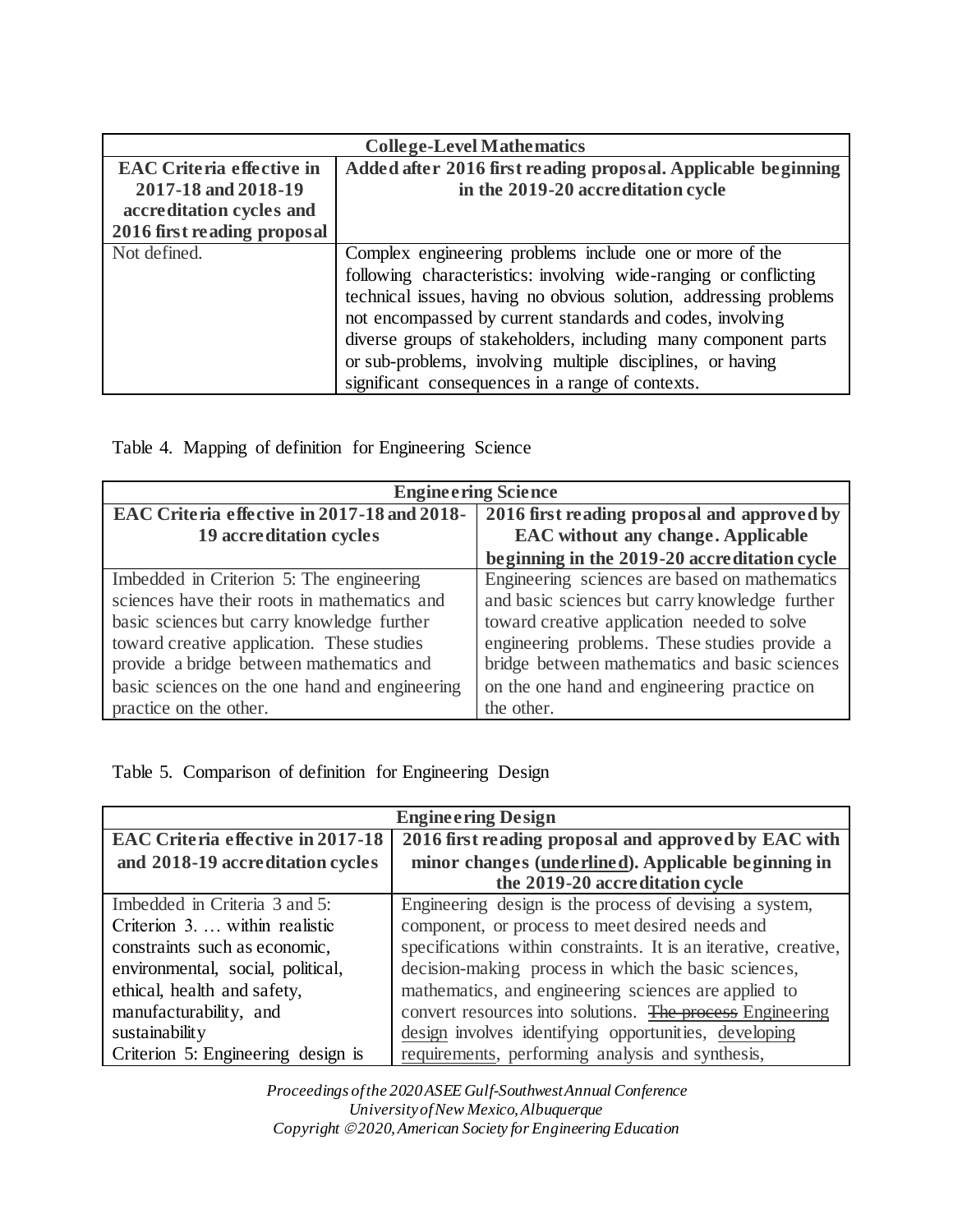| the process of devising a system,    | generating multiple solutions, evaluating those solutions     |
|--------------------------------------|---------------------------------------------------------------|
| component, or process to meet        | against requirements, considering risks, and making trade-    |
| desired needs. It is a decision-     | offs, for to identify the purpose of obtaining a high quality |
| making process (often iterative), in | solution under the given circumstances. For illustrative      |
| which the basic sciences,            | purposes only, examples of possible constraints include       |
| mathematics, and the engineering     | accessibility, aesthetics, codes, constructability, cost,     |
| sciences are applied to convert      | ergonomics, functionality, interoperability, legal            |
| resources optimally to meet these    | considerations, maintainability, manufacturability,           |
| stated needs.                        | marketability, policy, regulations, schedule, standards,      |
|                                      | sustainability, or usability.                                 |

Table 6. New definition for Team

| Team                                         |                                                  |  |
|----------------------------------------------|--------------------------------------------------|--|
| <b>EAC Criteria effective in 2017-18 and</b> | 2016 first reading proposal and approved by      |  |
| 2018-19 accreditation cycles                 | EAC some changes (underlined). Applicable        |  |
|                                              | beginning in the 2019-20 accreditation cycle     |  |
| No definition                                | A team consists of more than one person working  |  |
|                                              | toward a common goal and should include          |  |
|                                              | individuals of diverse backgrounds, skills, or   |  |
|                                              | perspectives consistent with ABET's policies and |  |
|                                              | positions on diversity and inclusion             |  |

The new EAC general criteria contains only seven outcomes associated with Criterion 3-Student Outcomes as compared to the 11 outcomes (a-k) in the previous Criterion 3. Some of the current student outcomes are moved into the requirements of the Criterion 5 in the new general criteria Table 7 shows the changes in the lead statement from old Criterion 3 to new Criterion 3.

Table 7. Change of opening statements for Criterion 3

| EAC Criteria effective in 2017-18 and<br>2018-19 accreditation cycles | 2016 first reading proposal and approved by EAC<br>without any changes. Applicable beginning in the<br>2019-20 accreditation cycle |
|-----------------------------------------------------------------------|------------------------------------------------------------------------------------------------------------------------------------|
| The program must have documented                                      | The program must have documented student                                                                                           |
| student outcomes that prepare graduates                               | outcomes that support the program educational                                                                                      |
| to attain the program educational                                     | objectives. Attainment of these outcomes prepares                                                                                  |
| objectives. Student outcomes are                                      | graduates to enter the professional practice of                                                                                    |
| outcomes (a) through (k) plus any                                     | engineering. Student outcomes are outcomes (1)                                                                                     |
| additional outcomes that may be                                       | through (7), plus any additional outcomes that may be                                                                              |
| articulated by the program.                                           | articulated by the program.                                                                                                        |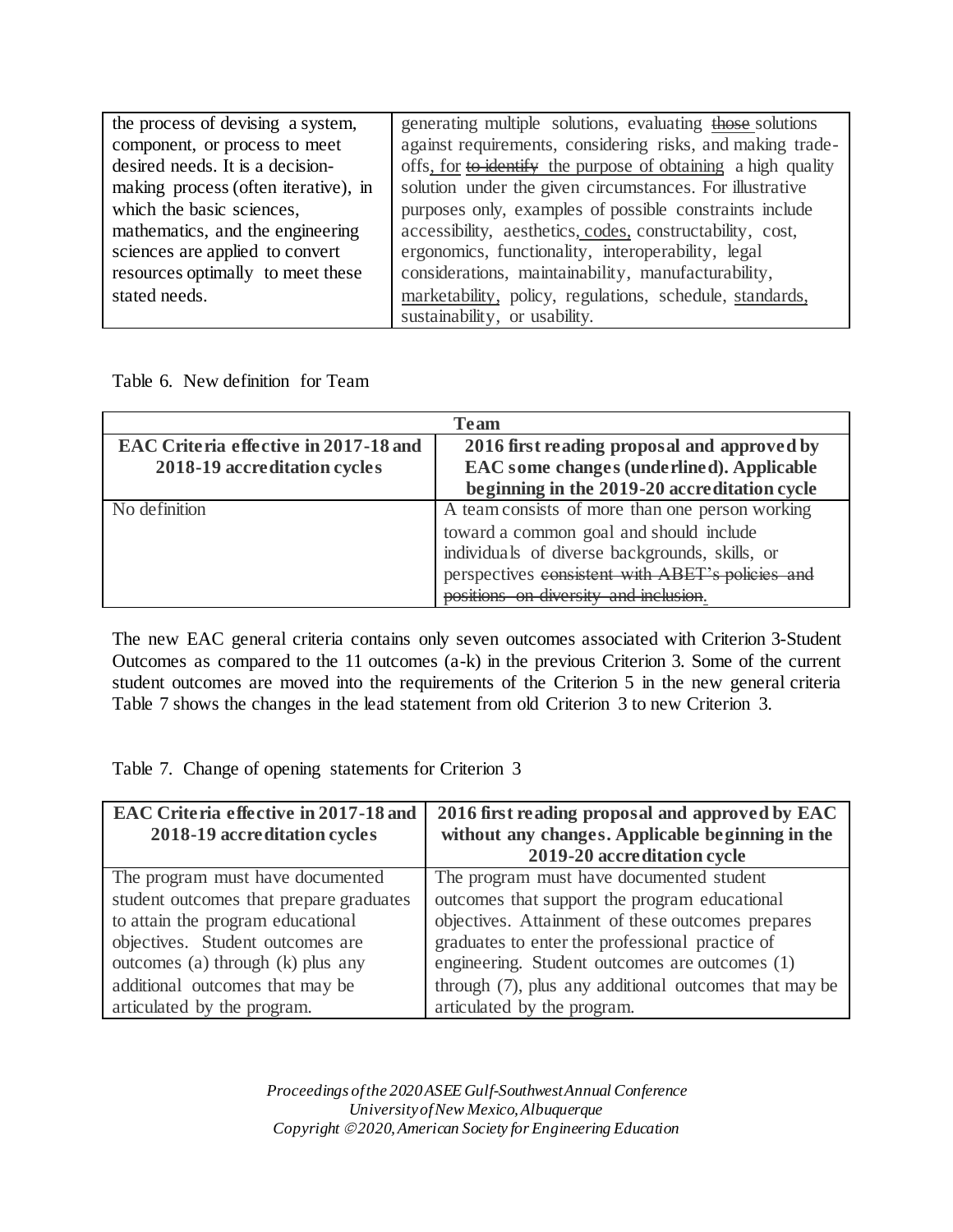Tables 8 shows the equivalencies of current student outcomes (a) through (k) with the seven student outcomes listed in the Criterion 3. Note that the previous student outcomes (a) and (e) are combined into a single student outcome (1) in the new criterion 3. Student outcome (b) in the previous criterion 3 is equivalent to student outcome (6) in the new criterion3, except that the wording in the statement has been changed to remove some of the confusions. The ability to design of experiment interpreted differently by various programs. A search on the Internet for "design of experiment" results in several different definitions. The proposed change of wording to "an ability to develop appropriate experimentation," makes it more clear that student not only have to be able to conduct experiment following a given procedure, but they also have to be able to develop experimentation on their own for a specific purpose. The statement for the student outcome (c) is very similar to student outcome (2), except that the "manufacturability, and sustainability" requirements of the previous outcome now is included in the new definition of engineering design. Student outcome (d) is reworded and is presented as student outcome (5) in the new criterion 3. The statements for SOs (f), (h), (j) in the previous criterion 3 are rewarded and presented as SO (4) in the new criterion 3. Student outcome (g) from previous criterion 3 is presented as SO (3) in the new criterion 3. Student outcome (i) from previous criterion 3 is presented as the new SO (7) in the new criterion. There is no direct equivalence for student outcome (k) in the new criterion 3, but it is implied in SOs (1), (2), 6), and Criterion 5 (b).

| <b>EAC Criteria effective in 2017-18 and</b><br>2018-19 accreditation cycles                                                                                                                                                                     | 2016 first reading proposal and approved<br>by EAC with some changes (underlined).<br>Applicable beginning in the 2019-20                                                                                                                                                                                                  |
|--------------------------------------------------------------------------------------------------------------------------------------------------------------------------------------------------------------------------------------------------|----------------------------------------------------------------------------------------------------------------------------------------------------------------------------------------------------------------------------------------------------------------------------------------------------------------------------|
|                                                                                                                                                                                                                                                  | accreditation cycle                                                                                                                                                                                                                                                                                                        |
| (a) an ability to apply knowledge of<br>mathematics, science, and engineering<br>(e) an ability to identify, formulate, and solve<br>engineering problems                                                                                        | 1. an ability to identify, formulate, and solve<br>complex engineering problems by applying<br>principles of engineering, science, and<br>mathematics                                                                                                                                                                      |
| (c) an ability to design a system, component,<br>or process to meet desired needs within<br>realistic constraints such as economic,<br>environmental, social, political, ethical,<br>health and safety, manufacturability, and<br>sustainability | an ability to apply the engineering design<br>2.<br>process to produce solutions that meet<br>specified needs with consideration for of<br>public health, and safety, and welfare, as<br>well as global, cultural, social,<br>environmental, economic, and economic<br>factors. other factors as appropriate<br>liscipline |
| an ability to communicate effectively<br>(g)                                                                                                                                                                                                     | 3. an ability to communicate effectively with<br>a range of audiences                                                                                                                                                                                                                                                      |
| an understanding of professional and<br>(f)<br>ethical responsibility<br>(h) the broad education necessary to<br>understand the impact of engineering<br>solutions in a global, economic,                                                        | 4. an ability to recognize ethical and<br>professional responsibilities in engineering<br>situations and make informed judgments,<br>which must consider the impact of<br>engineering solutions in global, economic,                                                                                                       |

Table 8. Equivalencies of student outcomes in the previous and the new criterion 3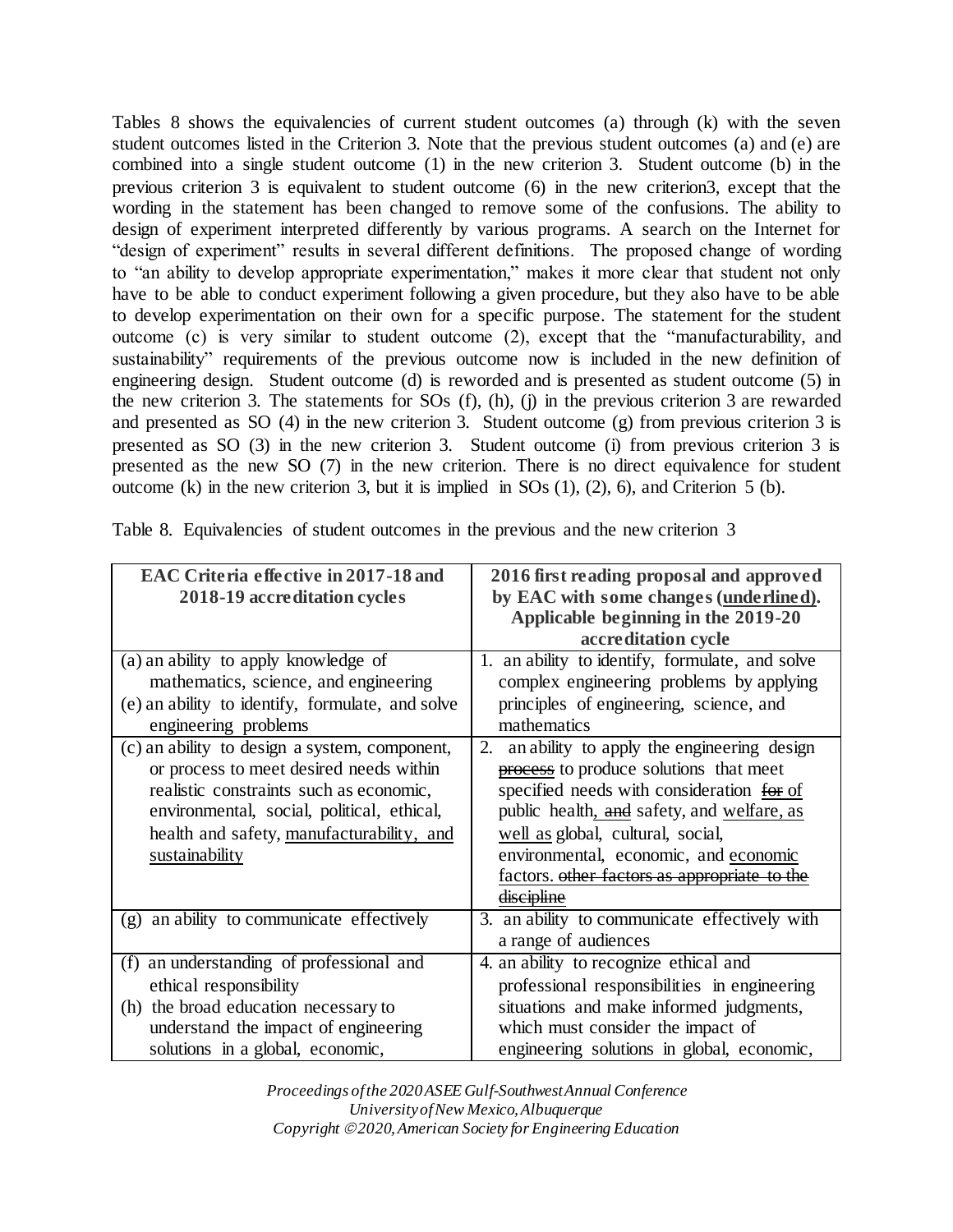| environmental, and societal context             | environmental, and societal contexts               |
|-------------------------------------------------|----------------------------------------------------|
| a knowledge of contemporary issues              |                                                    |
| (d) an ability to function on multidisciplinary | 5. an ability to function effectively on a team    |
| teams                                           | whose members together provide                     |
|                                                 | leadership, as a member or leader of               |
|                                                 | that establishes goals, plans tasks, meets         |
|                                                 | deadlines, and creates a collaborative and         |
|                                                 | inclusive environment, establish goals, plan       |
|                                                 | tasks, and meet objectives.                        |
| (b) an ability to design and conduct            | 6. an ability to develop and conduct               |
| experiments, as well as to analyze and          | appropriate experimentation, analyze and           |
| interpret data                                  | interpret data, and use engineering judgment       |
|                                                 | to draw conclusions                                |
| a recognition of the need for, and an<br>(i)    | 7. an ability to recognize the ongoing need to     |
| ability to engage in life-long learning         | acquire new knowledge as needed, to                |
|                                                 | choose using appropriate learning strategies,      |
|                                                 | and to apply this knowledge.                       |
| (k) an ability to use the techniques, skills,   | Implied in $SOs 1, 2, 6$ and included as a part of |
| and modern engineering tools necessary          | art Criterion 5 (b)                                |
| for engineering practice.                       |                                                    |

Table 9 compares the requirements of the past criterion 5 with those included in the new criterion 5. In the previous requirements one year was defined as 32 semester credit hours for programs requiring 128 semester credit hours or more for the degree, or 25% of total semester hours required for the degree if it was less than 128 hours. In the new Criterion 5 one year is defined as 30 hours (120 hours/4 years) regardless of the total number of hours required for the degree.

Table 9. Comparison of the current requirements of criterion 5 with those for the 2016 proposal

|    | EAC Criteria effective in 2017-18 and<br>2018-19 accreditation cycles                                                                                              |    | 2016 first reading proposal and approved by<br>EAC with minor changes (underlined).<br>Applicable beginning in the 2019-20<br>accreditation cycle                                                                              |
|----|--------------------------------------------------------------------------------------------------------------------------------------------------------------------|----|--------------------------------------------------------------------------------------------------------------------------------------------------------------------------------------------------------------------------------|
| a. | one year of a combination of college<br>level mathematics and basic sciences<br>(some with experimental experience)<br>appropriate to the discipline               | a. | a minimum of 30 semester credit hours (or<br>equivalent) of a combination of college-level<br>mathematics and basic sciences with<br>experimental experience appropriate to the<br>program                                     |
|    | b. one and one-half years of engineering<br>topics, consisting of engineering<br>sciences and engineering design<br>appropriate to the student's field of<br>study | b. | a minimum of 45 semester credit hours (or<br>equivalent) of engineering topics appropriate<br>to the program, consisting of engineering<br>sciences and engineering design, and utilizing<br>modern engineering tools $(SO k)$ |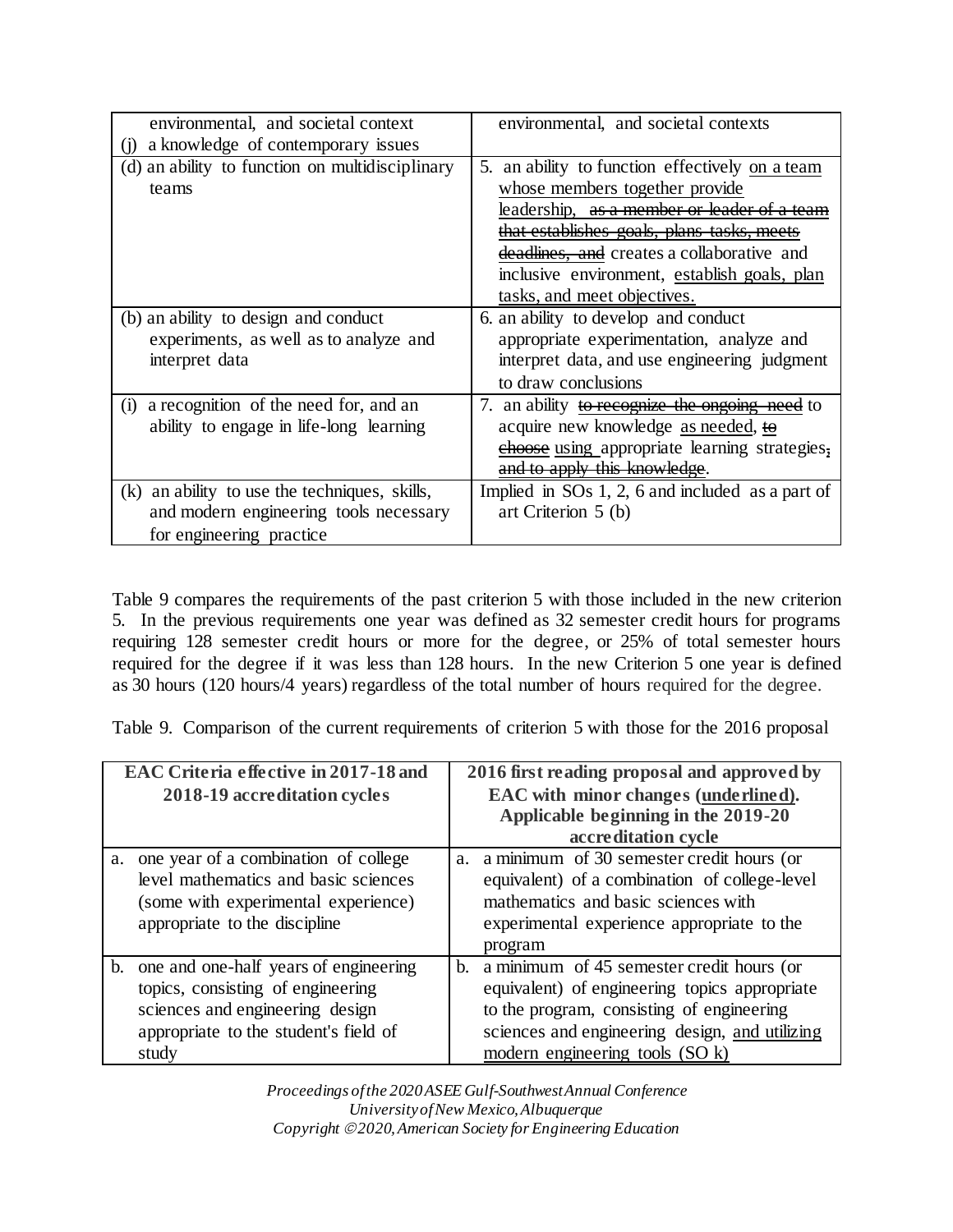| c. a general education component that<br>complements the technical content of<br>the curriculum and is consistent with<br>the program and institution objectives                                                                 |    | c. a broad education component that<br>complements the technical content of the<br>curriculum and is consistent with the program<br>educational objectives                                                                                                                                          |
|----------------------------------------------------------------------------------------------------------------------------------------------------------------------------------------------------------------------------------|----|-----------------------------------------------------------------------------------------------------------------------------------------------------------------------------------------------------------------------------------------------------------------------------------------------------|
| d. a curriculum culminating in a major<br>design experience based on the<br>knowledge and skills acquired in earlier<br>course work and incorporating<br>appropriate engineering standards and<br>multiple realistic constraints | d. | a culminating major engineering design<br>experience based on the knowledge and skills<br>acquired in earlier course work that 1)<br>incorporates appropriate engineering<br>standards and multiple constraints, and 2) is<br>based on the knowledge and skills acquired in<br>earlier course work. |

# **Effects of Expansion of Definitions and Changes in the New General Criteria on Assessment Process**

Criteria 2, 3, and 4 have been the most often cited criteria during the past accreditation cycles. One important part of the new general criteria approved in October 2017 is added and expanded definitions. Overall, many of the old definitions are now longer, which may alleviate some of the difficulties programs had in understanding the intent of the criteria's requirements. The definition of "Basic Science" is expanded to clarify that it includes chemistry, physics, and natural sciences (life, earth, space). "Mathematics" is defined more clearly in the new general criteria and a list of specific courses such as calculus, differential equations, probability, statistics, linear algebra, and discrete mathematics are given as examples. The definition of "Engineering Design" is vastly expanded that broadens the definition of the design process to include synthesis and analysis under a broad set of illustrative constraints such as accessibility, aesthetics, codes, constructability, cost, ergonomics, extensibility, functionality, interoperability, legal considerations, maintainability, manufacturability, marketability, policy, regulations, schedule, standards, sustainability, or usability. "Team" is now defined as a group of students that "consists of more than one person working toward a common goal and should include individuals of diverse backgrounds, skills, or perspectives. The addition and expansion of these definitions helps to make the content of criteria 3 and 5 more clear. However, the evaluation of some components of the new general criteria is still subject to interpretation by the engineering programs and the members of the ABET program evaluation teams.

*Proceedings of the 2020 ASEE Gulf-Southwest Annual Conference* Some of the materials in the following statements are taken directly from topics available on the ABET website<sup>9,10</sup> and presented here in a single document. It should be noted that in the new general criteria, new requirement is added to Criterion 2-PEOs. Criterion 2 now requires a documented process for the periodic review and updating of PEOs. For Criteria 3 programs must show how SOs prepare graduates to attain the PEOs. Criterion 4 requires that "the program must regularly use appropriate, documented processes for assessing and evaluating the extent to which the student outcomes are being attained." It is important that programs evaluate the extent to which graduates collectively have attained each SO by the time of graduation. It is not necessary to assess the level of attainment for an outcome for each individual graduate, but an appropriate statistical sampling process may be used in the assessment of outcomes. In addition, the

*University of New Mexico, Albuquerque Copyright 2020, American Society for Engineering Education*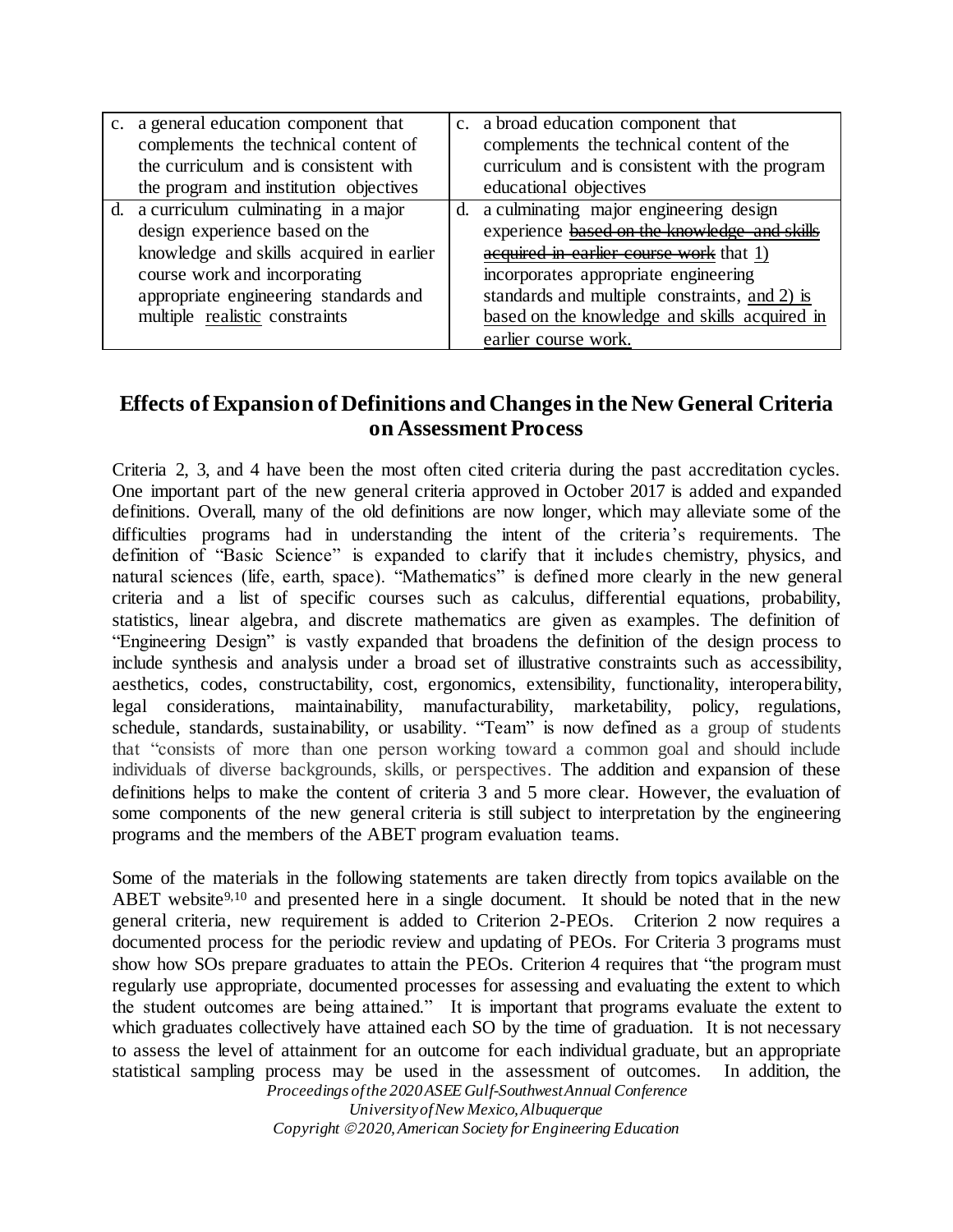meaning of level attainment in not defined in the general criteria. Therefore, it is important that the programs define the "level of attainment" in their assessment process. It is not required that all outcomes to be attained to the same degree or a numerical scale to be used to measure the degree of attainment. However, the program must still convince the evaluation team that the graduates achieve the levels of attainment defined by the program for each outcome, collectively. Criterion 4 also requires that the results of SO evaluations must be systematically utilized as input for the continuous improvement of the program. Therefore, the programs must show that the results of the evaluations of SOs are systematically used as input for the continuous improvement of the program. ABET's currently provides the following instructions to the Program Evaluators PEVs. Not all assessment data have to be objective or direct; some assessment data can be subjective or indirect. However, the evaluation of a SO cannot be based only on subjective evaluation. Therefor the results of student survey cannot be used alone for the evaluation of one of the SOs. The evidence for each SO does not have to in the form of work that students have produced but the programs must convince the members of ABET visiting team that the extent to which student outcomes are attained has been met. Since the acceptance of the attainments of a SOs in such cases is subject to interpretation by the members of the ABET program evaluation team, we recommend that it is always safer to use students work as evidence for the majority of outcomes.

When a program is going to be visited in 2020-21 and has only one year of data related to the new outcomes and older data from the (a)-(k) outcomes, "it is not necessary to aggregate data from student outcomes (a)-(k) and (1)-(7), unless the program finds the aggregation to be useful. Presumably, the program has followed its continuous improvement process for the five prior years and has evidence of the degree to which outcomes (a)-(k) were obtained during that period, and how that assessment data was used as input to the program's continuous improvement process. PEVs will expect to see the plans for assessing and evaluating attainment of student outcomes (1)-(7) and implementation of these plans as much as practical, including the assessment data collected for  $(1)-(7)$ , the degree to which  $(1)-(7)$  have been attained, and the manner in which evaluations of the assessment data have been used as input to the continuous improvement process." 10

Programs should pay attention to the following elements in Criterion 3:<sup>10</sup>

- "SO1 requires that students have the ability to solve **complex** problems. Programs will want to ensure that their problems are complex as defined in the new general criteria. "
- "SO2 requires that students have the ability to apply engineering design to produce solutions that meet specified needs with consideration of public health, safety, and welfare, as well as global, cultural, social, environmental, and economic factors. This does not mean that each of these elements must have a significant effect on the design - it just means that the program must show that students **consider** these elements as they engage in design." We recommend that programs require students to include subheadings in their project reports for the elements that must be considered in the design project.
- "SO3 requires that students have the ability to communicate with a range of audiences. It is the program's responsibility to determine the range of audiences. For example, if a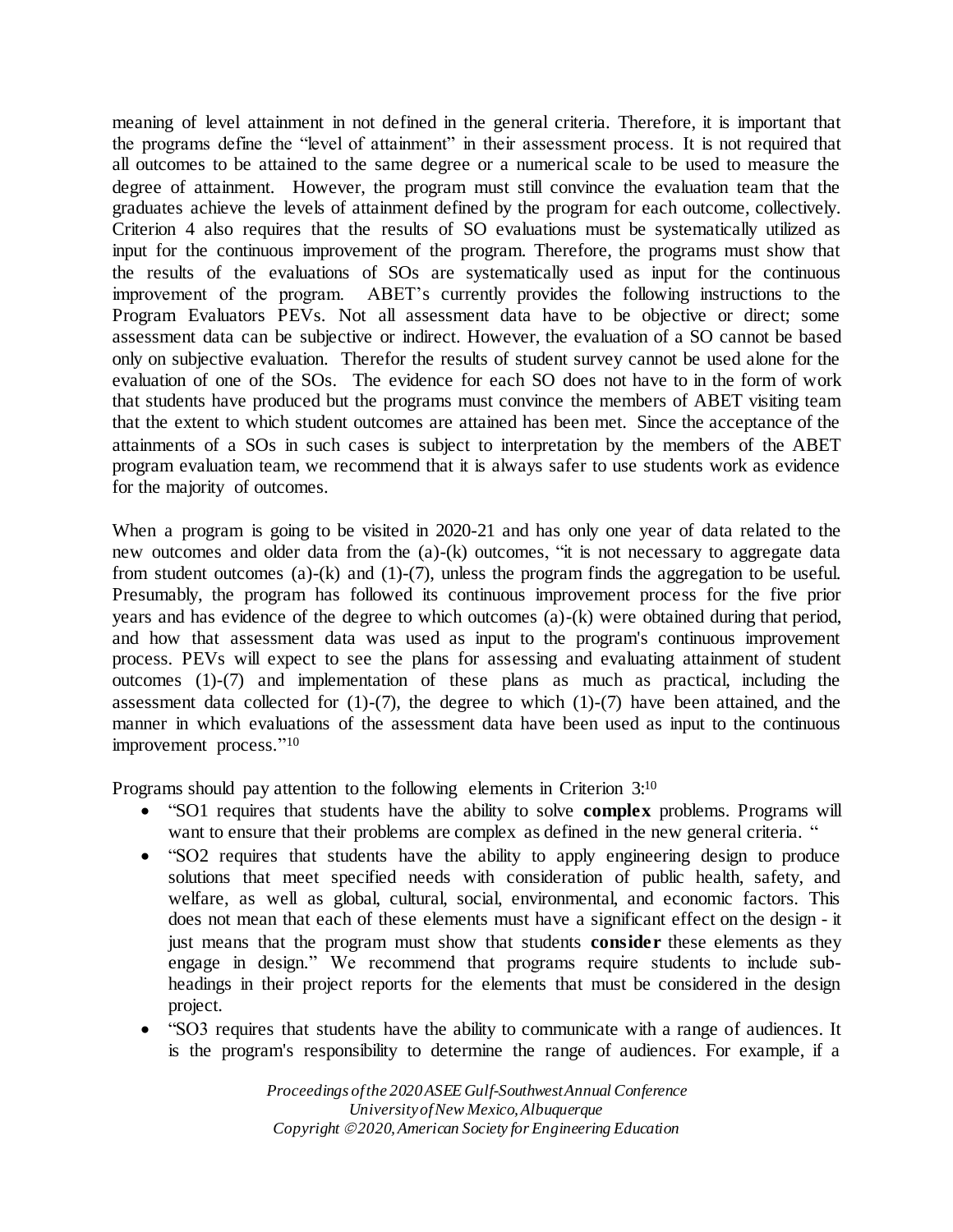program stresses preparing students for graduate school, it might have students prepare a journal paper. There are many other possible audiences: faculty, students, non-technical, the public sector, etc. For example, students in biomedical engineering programs might communicate with physicians, nurses, or other medical personnel. In the major design experience, students might communicate with external clients. It is the program's responsibility to determine the most meaningful audiences for its students."

- "SO4 requires in part that students have the ability to make informed judgments that consider the impact of engineering solutions in global, economic, environmental, and societal contexts. It is not necessary for every engineering situation to require that each of these contexts be a major consideration. **Consideration** of the impact as the judgment is made is key."
- "SO5 requires that students be able to function effectively on collaborative and inclusive teams as well as carry out project management tasks. Programs have a variety of methods to develop and assess these abilities. There are many texts on project management available for use. Gantt charts, schedules, scrum, goal setting, and decision matrices might be useful as project management tools and techniques. Inclusiveness and collaboration can be characterized using existing instruments in the literature."
- "SO6 requires in part that students have the ability to develop and conduct appropriate experimentation, analyze and interpret data, and use engineering judgment to draw conclusions. There is no requirement that students be able to design an experiment." However, this still requires an open-ended experimentation project that students have to select right apparatus, develop procedure to conduct appropriate experiment, collect data, and use engineering judgment to draw conclusions.
- "SO7 requires that students be able to acquire and apply new knowledge as needed, using appropriate learning strategies. The ABET Industrial Advisory Council indicated that it is important for students to take responsibility for their own learning. There are many ways a student can demonstrate this ability. For example, students could engage in such activities as identifying needed information for a project, examining sources for the information, determining an appropriate source and applying the information."

Engineering programs can still employ their previous instruments used for the assessment and evaluation of SOs (A-k) or modify them to assess and evaluate the student outcomes in the new general criteria. Most programs have been using the results of student performance on specific problems, laboratory experiments, design projects, or other types of reports as primary direct measurement for assessing student outcomes. Other instruments such as results of the fundamentals of engineering (FE) exam and student surveys are used as secondary instruments for the assessment of student outcomes. Most programs have been using the same instruments for the assessment of both student outcomes (a) and (e). Since the SO1 is a combination of outcomes (a) and (e), programs can continue using the same instruments as before. For assessment of SO2, programs can still use the same instruments as they were previously using for SO (c). For assessment of SO6, again programs can still use the same instruments as they were previously using for SO (b). The SO3, an ability to communicate effectively with a range of audiences, replaces SO (g), an ability to communicate effectively. The phrase "with a range of audiences" can be subject to interpretation. It can be assumed that each program can define the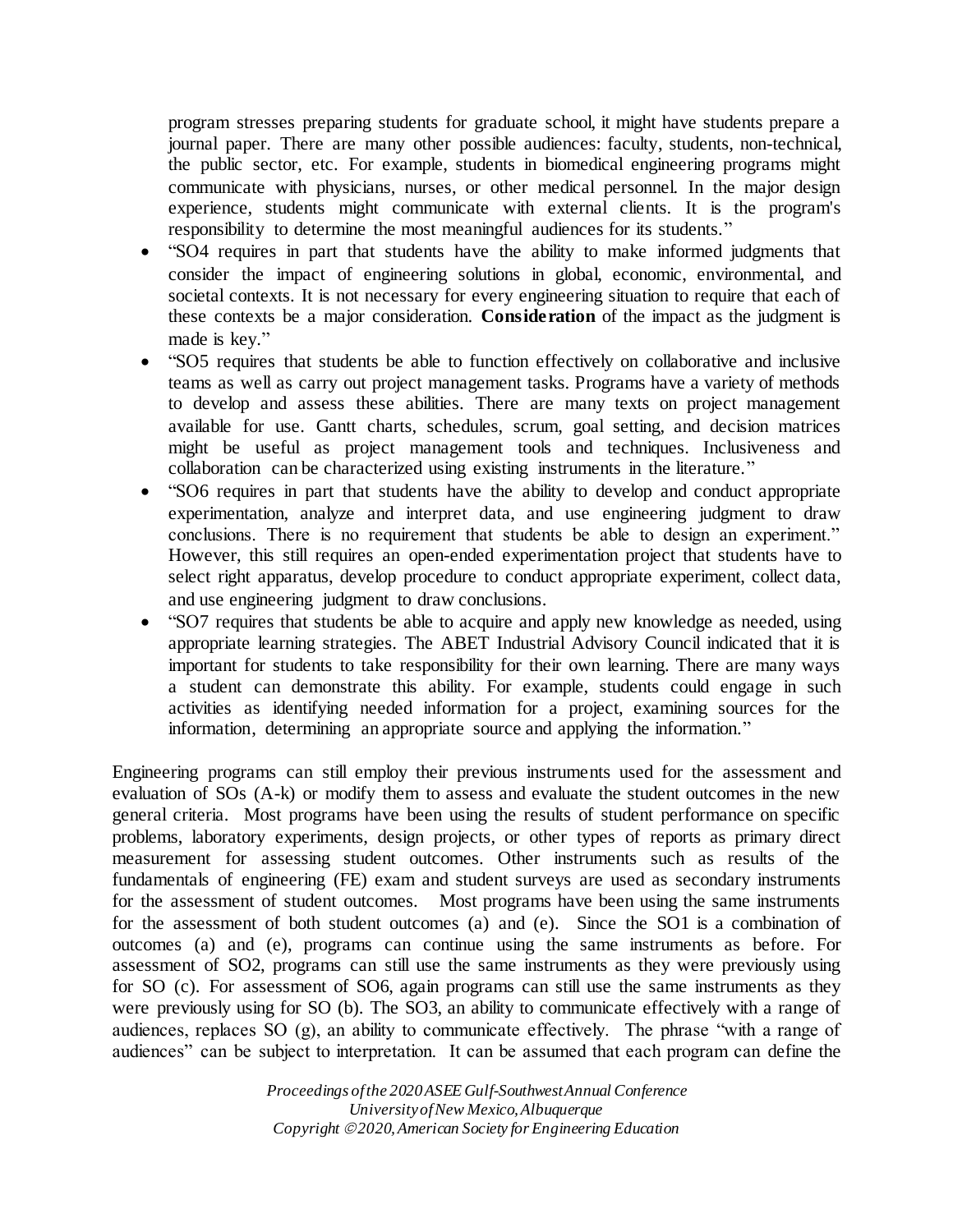range of audiences as groups of students, faculty, industrial advisory board members, etc. For assessments of SO4 "an ability to recognize ethical and professional responsibilities in engineering situations and make informed judgments, which must consider the impact of engineering solutions in global, economic, environmental, and societal contexts," the same instruments previously utilized for the assessment of SO (f), SO (h), and SO (j) may be used. It is expected that programs assess the ability of students to consider all impacts listed in SO4 "an ability to recognize ethical and professional responsibilities in engineering situations and make informed judgments, which must consider the impact of engineering solutions in global, economic, environmental, and societal contexts." This might not be achievable in a single course. Programs may have to select two or three courses in the curriculum to demonstrate the attainment of this outcome. SO5 replaces SO (d). The word "multidisciplinary teams" in SO (d), "an ability to function on multidisciplinary teams" interpreted differently by different people. It was not quite clear if a multidisciplinary team should be composed of students from various colleges, students from various engineering programs, or simply a diverse group of students from the same program. SO5, "an ability to function effectively on a team whose members together provide leadership, create a collaborative and inclusive environment, establish goals, plan tasks, and meet objectives" requires a more complex assessment process. First, the new definition of "Team" requires that a team should consist of more than one person working toward a common goal and should include individuals of diverse backgrounds, skills, or perspectives. Therefore, programs must demonstrate that the definition of Team requirements are met. SO5 requires that members of a team must be able to create a collaborative and inclusive environment. Several methods for measuring attainment of this ability have been used by programs:<sup>10</sup>

"a. Videotaping a team meeting and evaluating the team performance using a rubric.

- b. Students write descriptions of their contributions and their team members' contributions indicating how they collaborated and were inclusive. A rubric is often used to evaluate the description.
- c. External clients meet with students over a period of time and evaluate their contributions and inclusiveness.
- d. Use of web-based peer evaluations such as CATME.org or TEAMMATES. The peer evaluations include specific questions about collaboration and inclusiveness.
- e. Verbal feedback from course TAs or instructors about a team's collaboration and inclusiveness. Students take notes and give evidence to support or refute the feedback."

Instruments previously used for the assessment of SO (i) can still be employed for SO7.

If student work in a course shared by two or more programs used for attainment of a given SO, then each program has to conduct a separate assessment to demonstrate the attainment of that SO for graduates of the respective program. For example, if a course in Statics is selected to demonstrate the attainment of SO-1 by both Civil Engineering and Mechanical Engineering programs and students of both programs are enrolled in the same section of a Statics course, then student performance data used for assessment must be segregated for each program. The Civil Engineering program must use the data for the students in the Civil Engineering program only and the Mechanical Engineering program must do the same thing for the mechanical engineering program. Therefore, it might be preferable not to select such courses in the assessment process.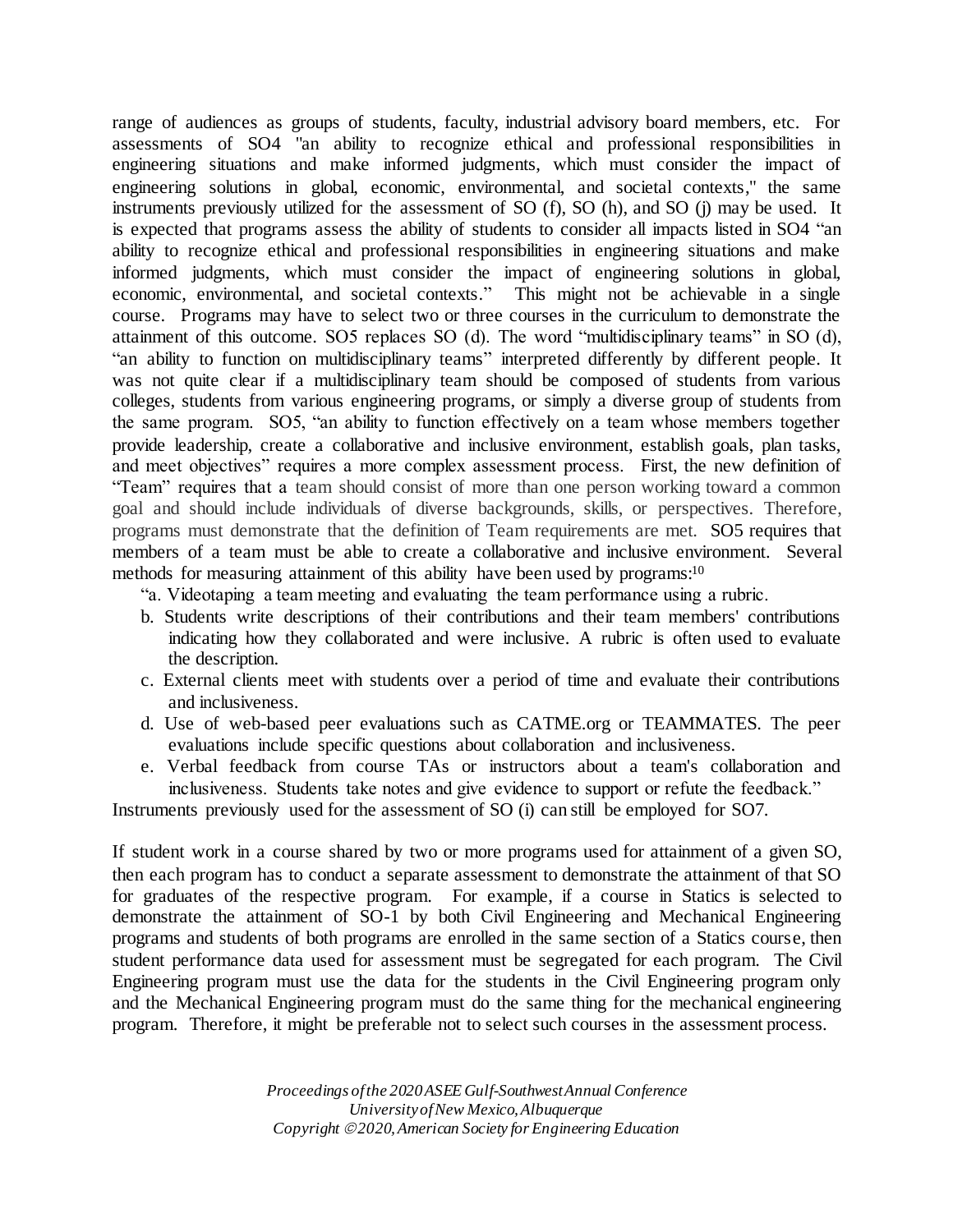Criterion 5-Curriculum requires a combination of one year of college level mathematics and basic sciences. It also required one and half years of engineering sciences and engineering design. One year of academic year was not defined in the past, but in the self-study template, one academic year was defined as 32 semester credit hours (SCH) or 25% of the total credit hours required for the degree. In the new Criterion 5, the requirements are listed as a minimum of 30 SCH (or equivalent) of combination of college level mathematics and basic sciences as well as a minimum of 45 SCH (or equivalent) of engineering topics, consisting of engineering sciences and engineering design.

Criterion 5 (b) requires the curriculum to include "a minimum of 45 semester credit hours (or equivalent) of engineering topics appropriate to the program, consisting of engineering and computer sciences and engineering design, and utilizing modern engineering tools." For clarity, this statement does not require a course in the curriculum explicitly titled "computer science." course. The intent of this language is to make clear that the current engineering criteria consider computer science and computing to be engineering topics rather than basic science. <sup>10</sup> All current engineering programs incorporate computer/computing sciences in some form or another in their curriculum.

## **Conclusions**

ABET has produced significant guidance for programs on how to understand and adjust to changes in criterions 3, 4 and 5. Changes in criterion 3 include the revised SO which is integral to a programs continuous improvement in criterion 4. Some of the SO are slightly more challenging since many SO are multifaceted. The new SO#1 is not just equivalent to the previous SO "a", but includes the previous "e" since it has the idea of complex problems. Hence, the previous assessment tools of "e" need to be used for SO#1, not just tools from "a". SO#5 is much more detailed than the previous SO "d" in that teams the emphasis is on more autonomous teams with responsibility for goals, tasks and objectives. Previously in SO "b" there was the expectation that students design as well as conduct experiments. In SO#6, the emphasis on design has been replaced by increased emphasis on engineering judgment to draw conclusions from experiments. SO#7 is a revision of previous SO "i" dealing with life-long learning. The wording and nuanced emphasis is more on being able to acquire new knowledge, which appears more amenable to assessment than the previous "engage in life-long learning". The previous SO "k" dealing with modern engineering tools is distributed to SOs as well as criterion 5(b). The tools and metrics used to assess the old SO appear to be very similar to those needed for the revised SO. A mechanical engineering program will need to understand these changes when they complete their self-study report in the next accreditation cycle.

## **References**

- 1. URL[:https://www.abet.org/accreditation/accreditation-criteria/criteria-for-accrediting-engineering-programs-](https://www.abet.org/accreditation/accreditation-criteria/criteria-for-accrediting-engineering-programs-2020-2021/)[2020-2021/](https://www.abet.org/accreditation/accreditation-criteria/criteria-for-accrediting-engineering-programs-2020-2021/)
- 2. URL: [https://www.abet.org/accreditation/accreditation-criteria/accreditation-policy-and-procedure-manual](https://www.abet.org/accreditation/accreditation-criteria/accreditation-policy-and-procedure-manual-appm-2020-2021/)[appm-2020-2021/](https://www.abet.org/accreditation/accreditation-criteria/accreditation-policy-and-procedure-manual-appm-2020-2021/)
- 3. Karimi A., 2017, "How the Proposed Changes in ABET-EAC-Criteria 3 and 5 Effects Assessment Process?" *Proceedings of the* 201*7-ASEE-GSW Section Conference,* Paper ID # 111, March 12-14, 2017, Dallas, Texas